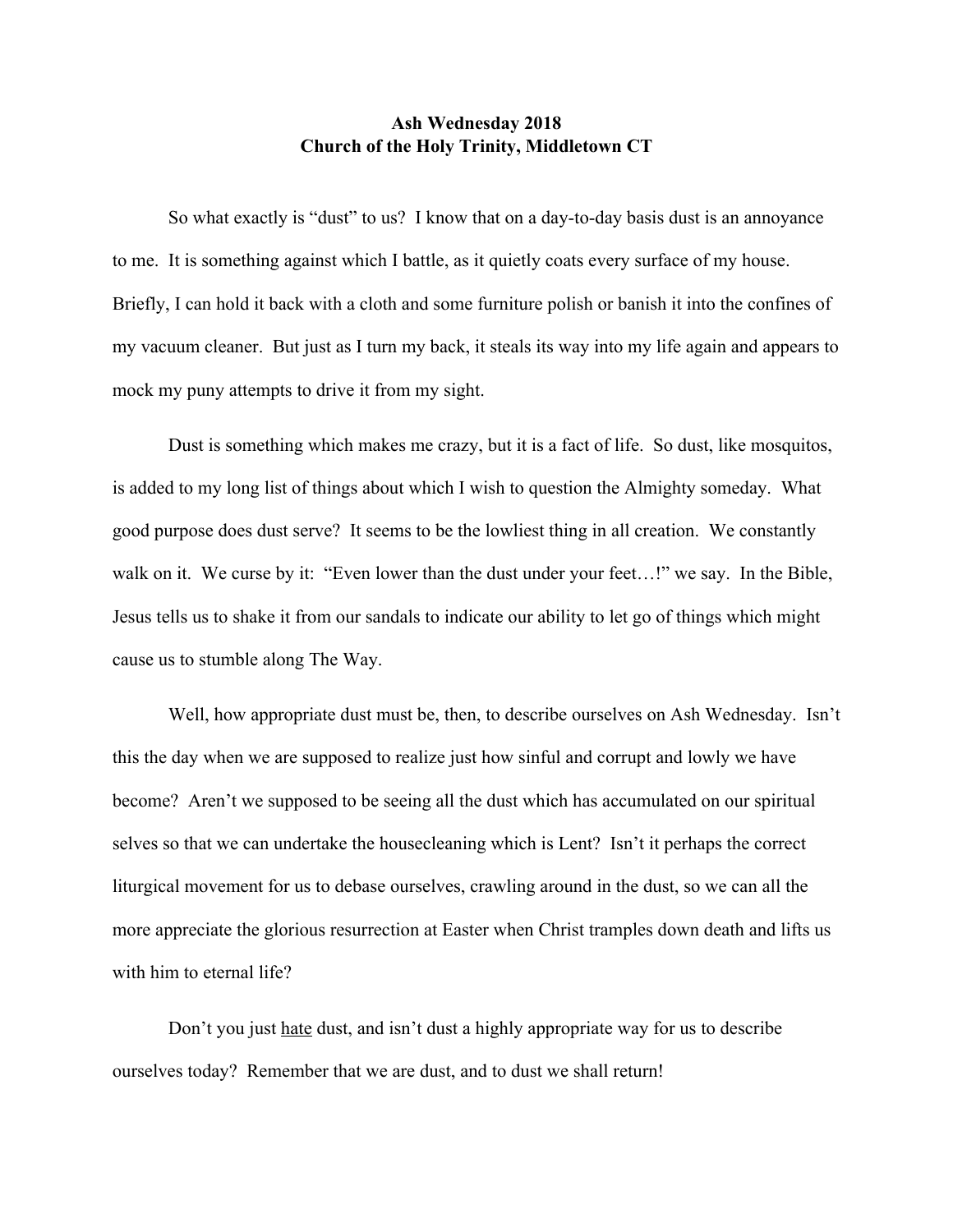This year, as I read over the Ash Wednesday service to prepare to lead it, the first sentence of our opening Collect jumped off the page at me: "Almighty and everlasting God, you hate nothing you have made...." You hate nothing you have made. And what has God made, I asked myself? Everything. So, if God hates nothing God has made, then God does not hate any part of Creation. In fact, Genesis tells us that on each day of the making of it, God found it to be good—very good. Now, it stands to reason that the monumental building project of everything must have created a lot of collateral dust. And just think of what God did with that dust. God created the first human beings and the first animals out of the dust, and enlivened them with God's own breath, God's Spirit. Remember that you are dust, and to dust you shall return.

God does not hate the dust. God, in fact, loved the dust. God ennobled the dust forever by using it as a primary building block for what was to be the dwelling place of God's own breath. Truly, we do not always live up to this inheritance and it is a good thing to recall that and to work on correcting our course of life—getting our spiritual groove back. However, if we were to fall into hating ourselves, into discouragement and despair, that would not be aligned with how God sees us. God hates nothing God has created. God loves even the dust. Especially the dust.

Goodness knows, we humans have chosen to abuse our privileges as bearers of God's creative Spirit. We have breathed plenty of hate into God's good creation. And that has to stop. That is why we all need the special remembrance of Lent. It is a time for returning to our dusty roots, reclaiming their holiness. It is a time for us to see dust the way God sees it: as something full of promise. All it needs is a little Divine breath. And that is what we are seeking here today: to be reconnected with that Divine Breath which can hallow our dustiness.

I close with a poem by Methodist Pastor and author, Jan Richardson. She calls it: